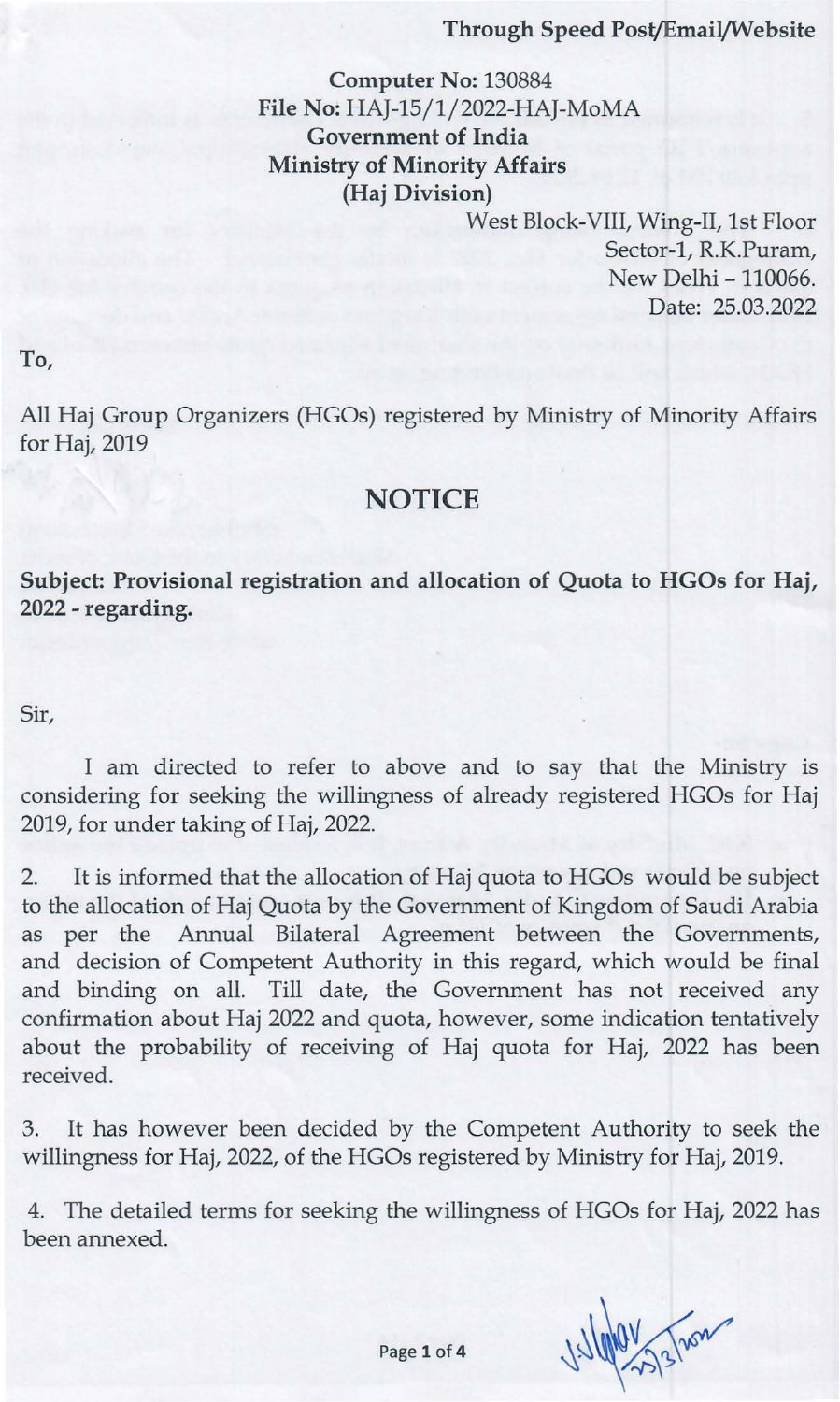5. It is requested to furnish the willingness & documents as indicated in the annexure/PTO portal of Ministry of Minority affairs(http:/ / haj.nic.in/pto) upto 5.30 PM of 12.04.2022.

6. The exercise being undertaken by the Ministry for seeking the willingness of HGOs for Haj, 2022 is totally provisional. The allocation of quota to HGO will be subject to allocation of quota to the country for Haj, 2022 under bilateral agreement with Kingdom of Saudi Arabia and decision of the Competent Authority on the sharing of allocated quota between HCoI and HGOs, which will be final and binding on all.

Yours sincerely,

 $\sqrt{1.2}$  (Shubhendu S Srivastava)

Under Secretary to the Govt. of India 011-26160031 shubhendu.ss@nic.in ushaj-mma[at]gov[dot]in

**Copy to:-**

- a. **NIC, Ministry of Minority Affairs.** It is **requested to upload the notice on official website of the Ministry.**
- b. **Haj Committee of India, Mumbai.** It is **requested to upload the notice on the official website of HCol.**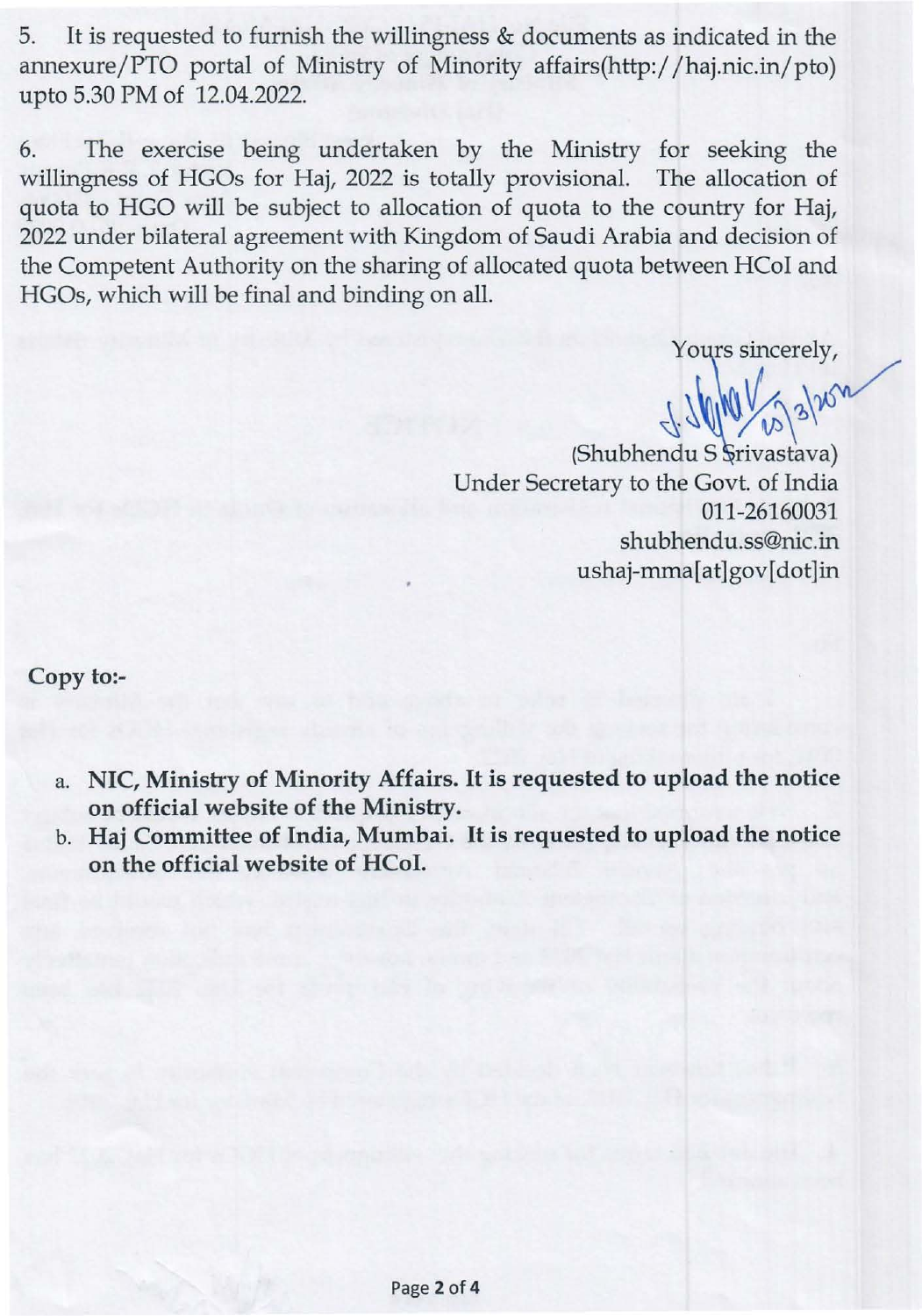### Annexure referred in Para-4 of Notice No. HAJ-15/1/2022-HAJ-MoMA dated 28.03.2022.

## A. General information & terms:

- i. The minimum/maximum quota for an HGO will be 50 (Fifty only).
- ii. The list of HGO registered with Ministry for Haj, 2019 is available at http:/ /haj.nic.in/pto/pdf/Quota\_2019.pdf.
- iii. No fresh application for registration of HGOs will be called for Haj 2022.
- iv. Since the quota for HGOs for Haj 2022 may be substantially less, the quota may be allocated through draw of lots among the already registered HGOs of Haj 2019, subject to their willingness and submission of required documents.
- v. The distribution of quota among HGOs may be finalized after declaration of final quota for India by the KSA, and subject to decision of Competent Authority in this regard.
- vi. Keeping in view the anticipated reduction in the quota for HGOs, irrespective of their categories, HGOs may be allocated a maximum quota of 50 pilgrims, which is the minimum number to be allocated to each HGO as per Saudi norms.
- vii. Since these would be already registered HGOs, therefore no application fees may be charged from HGOs for registration and allocation of Haj quota for Haj 2022. However, the HGOs submitting their willingness will have to submit an EMD of Rs.3 lakh in form of Demand Draft in favour of Haj Committee of India, Mumbai.
- viii. The details of EMD is required to be filled in PTO portal while submitting the willingness and the original may be submitted in Haj Division of Ministry through Registered Post/by hand within 10 working days.
	- ix. The HGO found successful in the draw of lots and also found eligible in respect of terms & condition shall submit a Security Deposit of Rs. 25 lakh (Rs. Twenty Five Lakh Only) in form of FDR in favour of Haj Committee of India, Mumbai.
	- x. The registered HGOs of Haj 2019 against whom complaints were received and against whom action has already been taken either in the form of forfeiture of security deposit or debarment for one year i.e. for Haj 2020; or the complaint cases against whom have been closed after due examination, may also apply for registration.
	- xi. Those registered HGOs of Haj 2019 who are not eligible for registration for Haj 2022 due to long term debarment/ blacklisting or otherwise, would be excluded from the list for draw of lots.

1 9/1/10 2 3/202